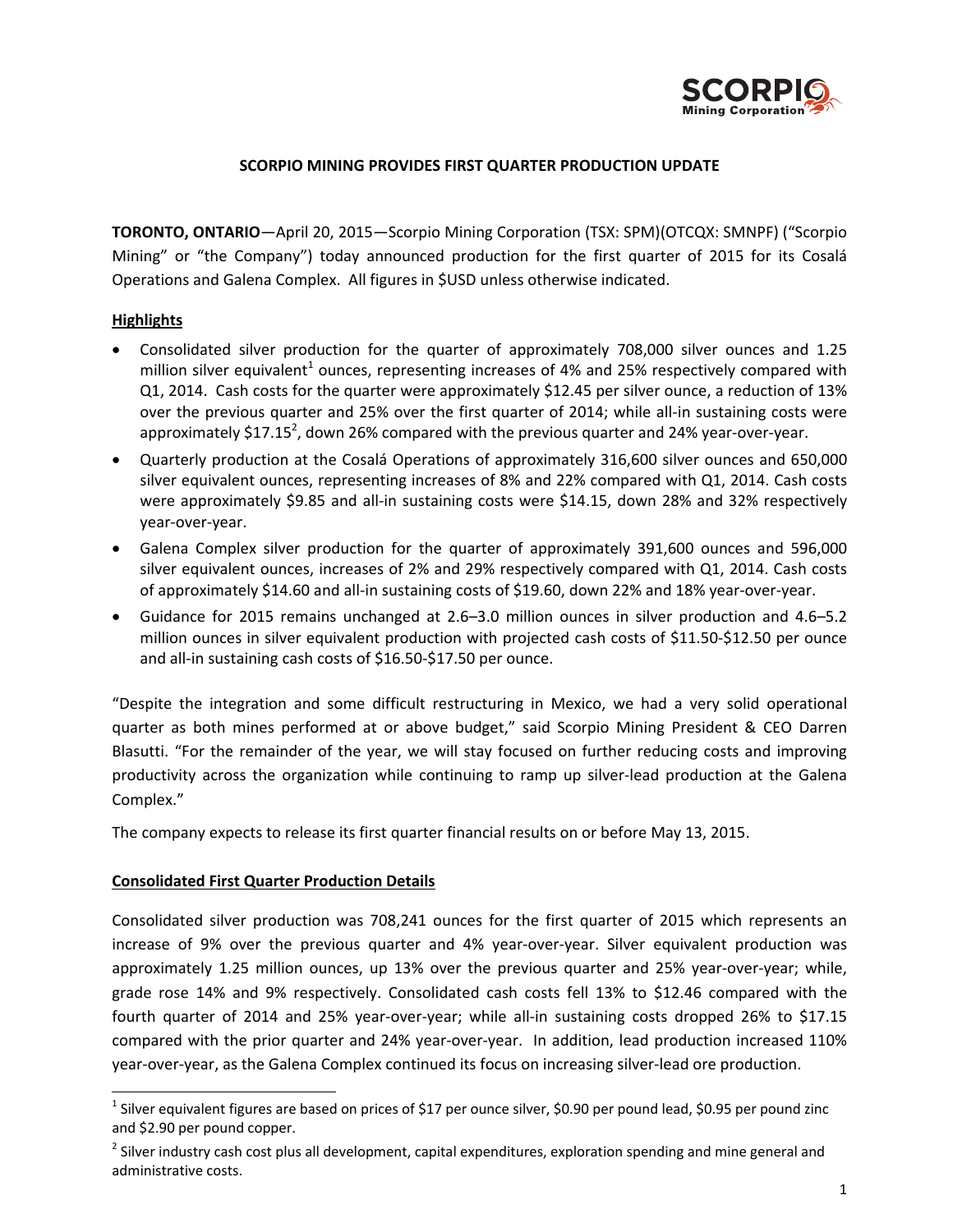First quarter cash costs were within the Company's projected annual guidance of \$11.50-\$12.50 per silver ounce and \$16.50‐\$17.50 per all‐in silver equivalent ounce. As silver‐lead production from the Galena Complex continues to ramp up over the course of the year, the Company expects costs to be lower than the first quarter. Further productivity enhancements and cost control initiatives are underway to protect the Company's cash balance given low silver prices.

| Table 1<br><b>Consolidated Production Highlights</b>    |           |           |        |           |        |
|---------------------------------------------------------|-----------|-----------|--------|-----------|--------|
|                                                         | Q1 2015   | Q4 2014   | Change | Q1 2014   | Change |
| Processed Ore (tonnes milled)                           | 163,942   | 173,023   | -5%    | 172,376   | -5%    |
| <b>Silver Production (ounces)</b>                       | 708,241   | 647,043   | 9%     | 679,452   | 4%     |
| <b>Silver Equivalent Production (ounces)</b>            | 1,246,099 | 1,106,074 | 13%    | 994,876   | 25%    |
| Grade (grams per tonne)                                 | 149       | 130       | 14%    | 137       | 9%     |
| Cash Costs (\$ per ounce silver)                        | \$12.46   | \$14.32   | $-13%$ | \$16.51   | $-25%$ |
| <b>All-in Sustaining Costs</b><br>(\$ per ounce silver) | \$17.15   | \$23.05   | $-26%$ | \$22.65   | $-24%$ |
| <b>Zinc</b> (pounds)                                    | 3,253,739 | 3,329,584 | $-2%$  | 2,986,626 | 9%     |
| Lead (pounds)                                           | 4,646,945 | 5,185,966 | $-10%$ | 2,217,949 | 110%   |
| <b>Copper</b> (pounds)                                  | 644,923   | 419,108   | 54%    | 504,489   | 28%    |

# **Cosalá Operations Production Details**

The Cosalá Operations produced 316,616 ounces of silver during the first quarter of 2015 and 650,010 ounces of silver equivalent during the same period at cash costs of \$9.83 per ounce and all-in sustaining costs of \$14.16 per ounce. Silver production increased 9% compared with the previous quarter, while silver equivalent production rose 15% during the same period and 22% compared with the first quarter of 2014. Cash costs decreased by 9% to \$9.83 compared with the previous quarter and fell 28% year‐over‐ year; while all-in sustaining costs dropped 43% to \$14.16 compared with the prior quarter and 32% yearover-year. These reductions were achieved as a result of an expedient decision by the Company's new management to put the El Cajón mine on care and maintenance and reduce the staff at the Cosalá Operations by 25% in January 2015.

| Table 2<br><b>Cosalá Operations Highlights</b>          |             |            |        |             |        |
|---------------------------------------------------------|-------------|------------|--------|-------------|--------|
|                                                         | Q1 2015     | Q4 2014    | Change | Q1 2014     | Change |
| Processed Ore (tonnes milled)                           | 126,425     | 135,047    | $-6%$  | 137,317     | $-8%$  |
| <b>Silver Production (ounces)</b>                       | 316,616     | 289,173    | 9%     | 293,949     | 8%     |
| <b>Silver Equivalent Production (ounces)</b>            | 650,010     | 563,960    | 15%    | 534,386     | 22%    |
| Grade (grams per tonne)                                 | 92          | 80         | 15%    | 81          | 14%    |
| Cash Costs (\$ per ounce silver)                        | \$<br>9.83  | Ś<br>10.84 | $-9%$  | \$<br>13.71 | $-28%$ |
| <b>All-in Sustaining Costs</b><br>(\$ per ounce silver) | Ś.<br>14.16 | Ś<br>24.85 | $-43%$ | \$<br>20.94 | $-32%$ |
| <b>Zinc</b> (pounds)                                    | 3,253,739   | 3,329,584  | $-2%$  | 2,986,626   | 9%     |
| Lead (pounds)                                           | 1,200,286   | 1,581,737  | $-24%$ | 1,197,664   | 0%     |
| <b>Copper</b> (pounds)                                  | 515,994     | 332,157    | 55%    | 327,664     | 57%    |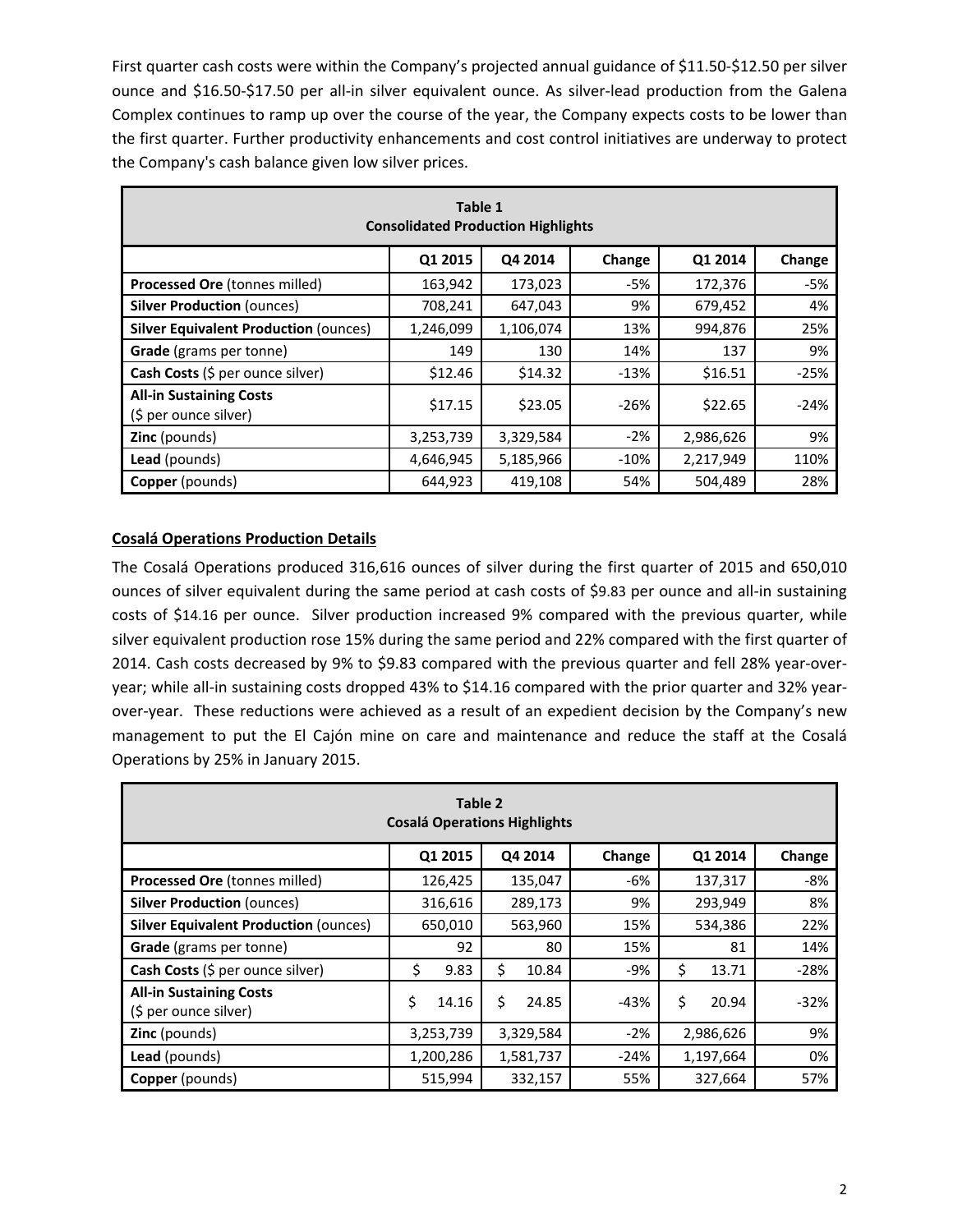## **Galena Complex Production Details**

The Galena Complex produced 391,625 ounces of silver during the first quarter of 2015 and 596,089 ounces of silver equivalent during the same period at a cash cost of \$14.59 per ounce and an all-in sustaining cost of \$19.57 per ounce. Silver production was up 9% compared with the previous quarter, while silver equivalent production rose 10% over the same period and 29% compared with the first quarter of 2014. Cash costs were down 15% compared with the previous quarter and 22% year‐over‐year and all-in sustaining costs fell 9% and 18% respectively. Increased silver and lead production will continue throughout 2015, as more developed working faces will facilitate a ramp up of throughput after planned capital expenditures last year and in the first half of 2015.

| Table 3<br><b>Galena Complex Highlights</b>             |             |            |        |             |        |
|---------------------------------------------------------|-------------|------------|--------|-------------|--------|
|                                                         | Q1 2015     | Q4 2014    | Change | Q1 2014     | Change |
| Processed Ore (tonnes milled)                           | 37,517      | 37,976     | $-1%$  | 35,059      | 7%     |
| <b>Silver Production (ounces)</b>                       | 391,625     | 357,870    | 9%     | 385,503     | 2%     |
| <b>Silver Equivalent Production (ounces)</b>            | 596,089     | 542,114    | 10%    | 460,490     | 29%    |
| <b>Grade</b> (grams per tonne)                          | 340         | 307        | 11%    | 358         | $-5%$  |
| Cash Costs (\$ per ounce silver)                        | \$<br>14.59 | 17.14      | $-15%$ | \$<br>18.64 | $-22%$ |
| <b>All-in Sustaining Costs</b><br>(\$ per ounce silver) | \$<br>19.57 | Ś<br>21.60 | -9%    | Ś<br>23.95  | $-18%$ |
| <b>Lead</b> (pounds)                                    | 3,446,659   | 3,604,229  | $-4%$  | 1,020,285   | 238%   |
| <b>Copper</b> (pounds)                                  | 128,929     | 86,951     | 48%    | 176,825     | $-27%$ |

## **About Scorpio Mining**

Scorpio Mining Corporation is a silver and gold mining company focused on growth from its existing asset base and execution of targeted accretive acquisitions. It owns and operates the Cosalá Operations in Sinaloa, Mexico, the Galena Mine Complex in the Silver Valley/Coeur d'Alene Mining District, Shoshone County, Idaho and the Drumlummon Mine Complex in Lewis and Clark County, Montana.

For further information please see SEDAR or scorpiomining.com

# **Cautionary Statement on Forward‐Looking Information:**

This news release contains "forward‐looking information" within the meaning of applicable securities laws. Forward-looking information includes, but is not limited to, the Company's expectations intentions, plans, assumptions and beliefs with respect to, among other things, the Cosalá Complex, Galena Complex and the Drumlummon Mine. Often, but not always, forward‐looking information can be identified by forward‐looking words such as "anticipate", "believe", "expect", "goal", "plan", "intend", "estimate", "may", "assume" and "will" or similar words suggesting future outcomes, or other expectations, beliefs, plans, objectives, assumptions, intentions, or statements about future events or performance. Forward‐ looking information is based on the opinions and estimates of the Company as of the date such information is provided and is subject to known and unknown risks, uncertainties, and other factors that may cause the actual results, level of activity, performance, or achievements of the Company to be materially different from those expressed or implied by such forward looking information. This includes the ability to develop and operate the Cosalá, Galena and Drumlummon properties, risks associated with the mining industry such as economic factors (including future commodity prices, currency fluctuations and energy prices), failure of plant, equipment, processes and transportation services to operate as anticipated, environmental risks, government regulation, actual results of current exploration activities, possible variations in ore grade or recovery rates, permitting timelines, capital expenditures, reclamation activities, social and political developments and other risks of the mining industry. Although the Company